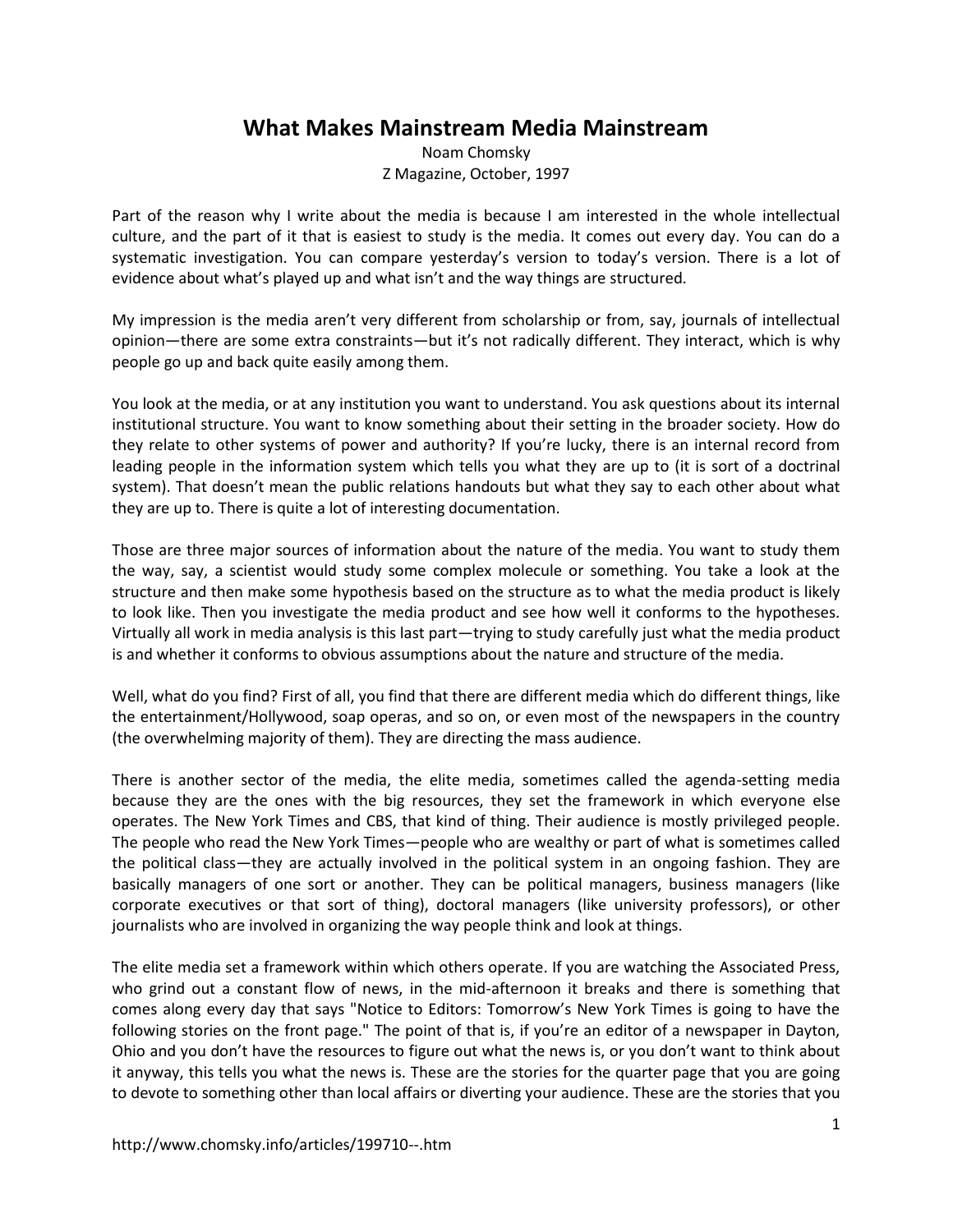put there because that's what the New York Times tells us is what you're supposed to care about tomorrow. If you are an editor in Dayton, Ohio, you would sort of have to do that, because you don't have much else in the way of resources. If you get off line, if you're producing stories that the big press doesn't like, you'll hear about it pretty soon. In fact, what just happened at San Jose Mercury News is a dramatic example of this. So there are a lot of ways in which power plays can drive you right back into line if you move out. If you try to break the mold, you're not going to last long. That framework works pretty well, and it is understandable that it is just a reflection of obvious power structures.

The real mass media are basically trying to divert people. Let them do something else, but don't bother us (us being the people who run the show). Let them get interested in professional sports, for example. Let everybody be crazed about professional sports or sex scandals or the personalities and their problems or something like that. Anything, as long as it isn't serious. Of course, the serious stuff is for the big guys. "We" take care of that.

What are the elite media, the agenda-setting ones? The New York Times and CBS, for example. Well, first of all, they are major, very profitable, corporations. Furthermore, most of them are either linked to, or outright owned by, much bigger corporations, like General Electric, Westinghouse, and so on. They are way up at the top of the power structure of the private economy which is a very tyrannical structure. Corporations are basically tyrannies, hierarchic, controlled from above. If you don't like what they are doing you get out. The major media are just part of that system.

What about their institutional setting? Well, that's more or less the same. What they interact with and relate to is other major power centers—the government, other corporations, or the universities. Because the media are a doctrinal system they interact closely with the universities. Say you are a reporter writing a story on Southeast Asia or Africa, or something like that. You're supposed to go over to the big university and find an expert who will tell you what to write, or else go to one of the foundations, like Brookings Institute or American Enterprise Institute and they will give you the words to say. These outside institutions are very similar to the media.

The universities, for example, are not independent institutions. There may be independent people scattered around in them but that is true of the media as well. And it's generally true of corporations. It's true of Fascist states, for that matter. But the institution itself is parasitic. It's dependent on outside sources of support and those sources of support, such as private wealth, big corporations with grants, and the government (which is so closely interlinked with corporate power you can barely distinguish them), they are essentially what the universities are in the middle of. People within them, who don't adjust to that structure, who don't accept it and internalize it (you can't really work with it unless you internalize it, and believe it); people who don't do that are likely to be weeded out along the way, starting from kindergarten, all the way up. There are all sorts of filtering devices to get rid of people who are a pain in the neck and think independently. Those of you who have been through college know that the educational system is very highly geared to rewarding conformity and obedience; if you don't do that, you are a troublemaker. So, it is kind of a filtering device which ends up with people who really honestly (they aren't lying) internalize the framework of belief and attitudes of the surrounding power system in the society. The elite institutions like, say, Harvard and Princeton and the small upscale colleges, for example, are very much geared to socialization. If you go through a place like Harvard, most of what goes on there is teaching manners; how to behave like a member of the upper classes, how to think the right thoughts, and so on.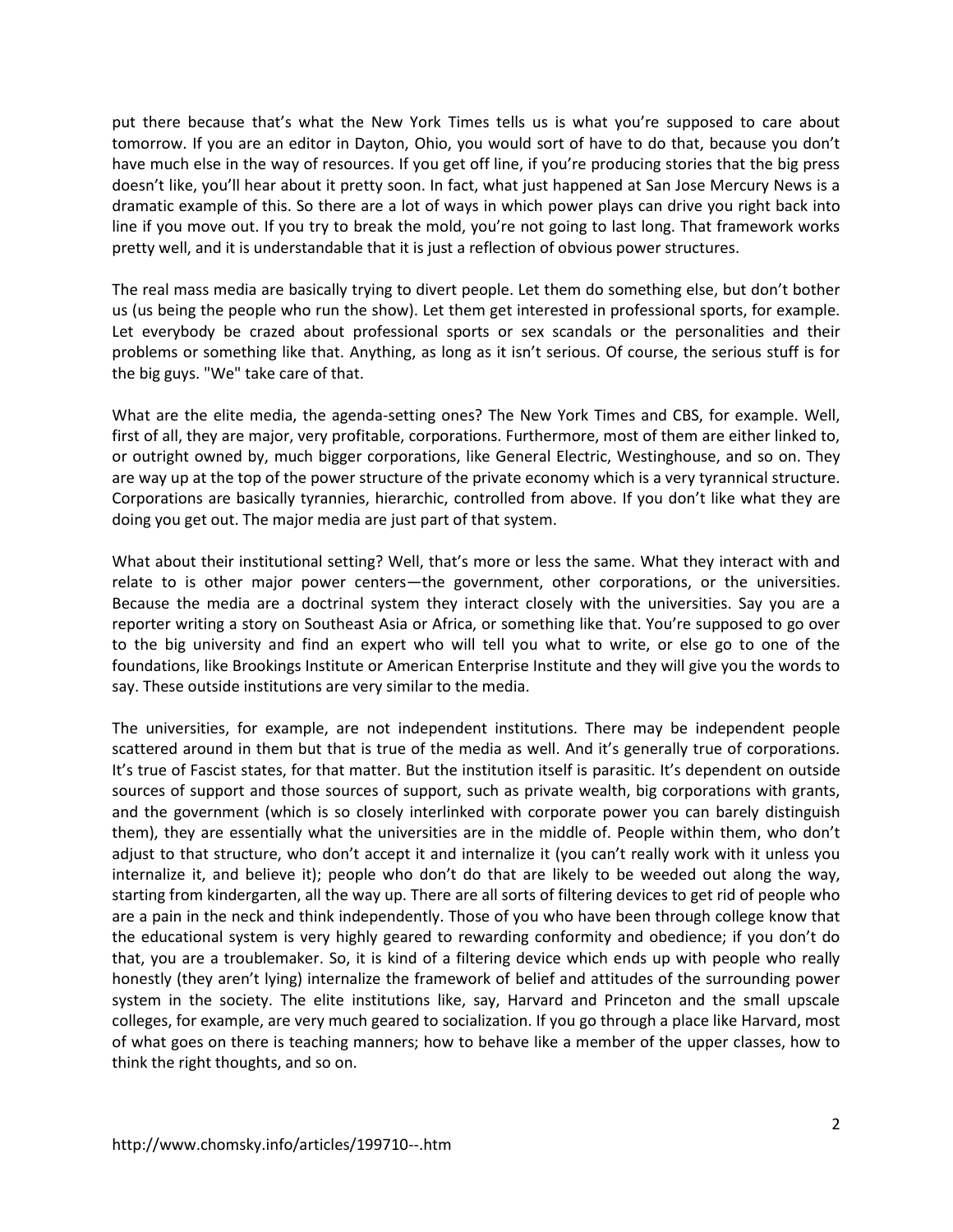If you've read George Orwell's Animal Farm which he wrote in the mid-1940s, it was a satire on the Soviet Union, a totalitarian state. It was a big hit. Everybody loved it. Turns out he wrote an introduction to Animal Farm which was suppressed. It only appeared 30 years later. Someone had found it in his papers. The introduction to Animal Farm was about "Literary Censorship in England" and what it says is that obviously this book is ridiculing the Soviet Union and its totalitarian structure. But he said England is not all that different. We don't have the KGB on our neck, but the end result comes out pretty much the same. People who have independent ideas or who think the wrong kind of thoughts are cut out.

He talks a little, only two sentences, about the institutional structure. He asks, why does this happen? Well, one, because the press is owned by wealthy people who only want certain things to reach the public. The other thing he says is that when you go through the elite education system, when you go through the proper schools in Oxford, you learn that there are certain things it's not proper to say and there are certain thoughts that are not proper to have. That is the socialization role of elite institutions and if you don't adapt to that, you're usually out. Those two sentences more or less tell the story.

When you critique the media and you say, look, here is what Anthony Lewis or somebody else is writing, they get very angry. They say, quite correctly, "nobody ever tells me what to write. I write anything I like. All this business about pressures and constraints is nonsense because I'm never under any pressure." Which is completely true, but the point is that they wouldn't be there unless they had already demonstrated that nobody has to tell them what to write because they are going say the right thing. If they had started off at the Metro desk, or something, and had pursued the wrong kind of stories, they never would have made it to the positions where they can now say anything they like. The same is mostly true of university faculty in the more ideological disciplines. They have been through the socialization system.

Okay, you look at the structure of that whole system. What do you expect the news to be like? Well, it's pretty obvious. Take the New York Times. It's a corporation and sells a product. The product is audiences. They don't make money when you buy the newspaper. They are happy to put it on the worldwide web for free. They actually lose money when you buy the newspaper. But the audience is the product. The product is privileged people, just like the people who are writing the newspapers, you know, top-level decision-making people in society. You have to sell a product to a market, and the market is, of course, advertisers (that is, other businesses). Whether it is television or newspapers, or whatever, they are selling audiences. Corporations sell audiences to other corporations. In the case of the elite media, it's big businesses.

Well, what do you expect to happen? What would you predict about the nature of the media product, given that set of circumstances? What would be the null hypothesis, the kind of conjecture that you'd make assuming nothing further. The obvious assumption is that the product of the media, what appears, what doesn't appear, the way it is slanted, will reflect the interest of the buyers and sellers, the institutions, and the power systems that are around them. If that wouldn't happen, it would be kind of a miracle.

Okay, then comes the hard work. You ask, does it work the way you predict? Well, you can judge for yourselves. There's lots of material on this obvious hypothesis, which has been subjected to the hardest tests anybody can think of, and still stands up remarkably well. You virtually never find anything in the social sciences that so strongly supports any conclusion, which is not a big surprise, because it would be miraculous if it didn't hold up given the way the forces are operating.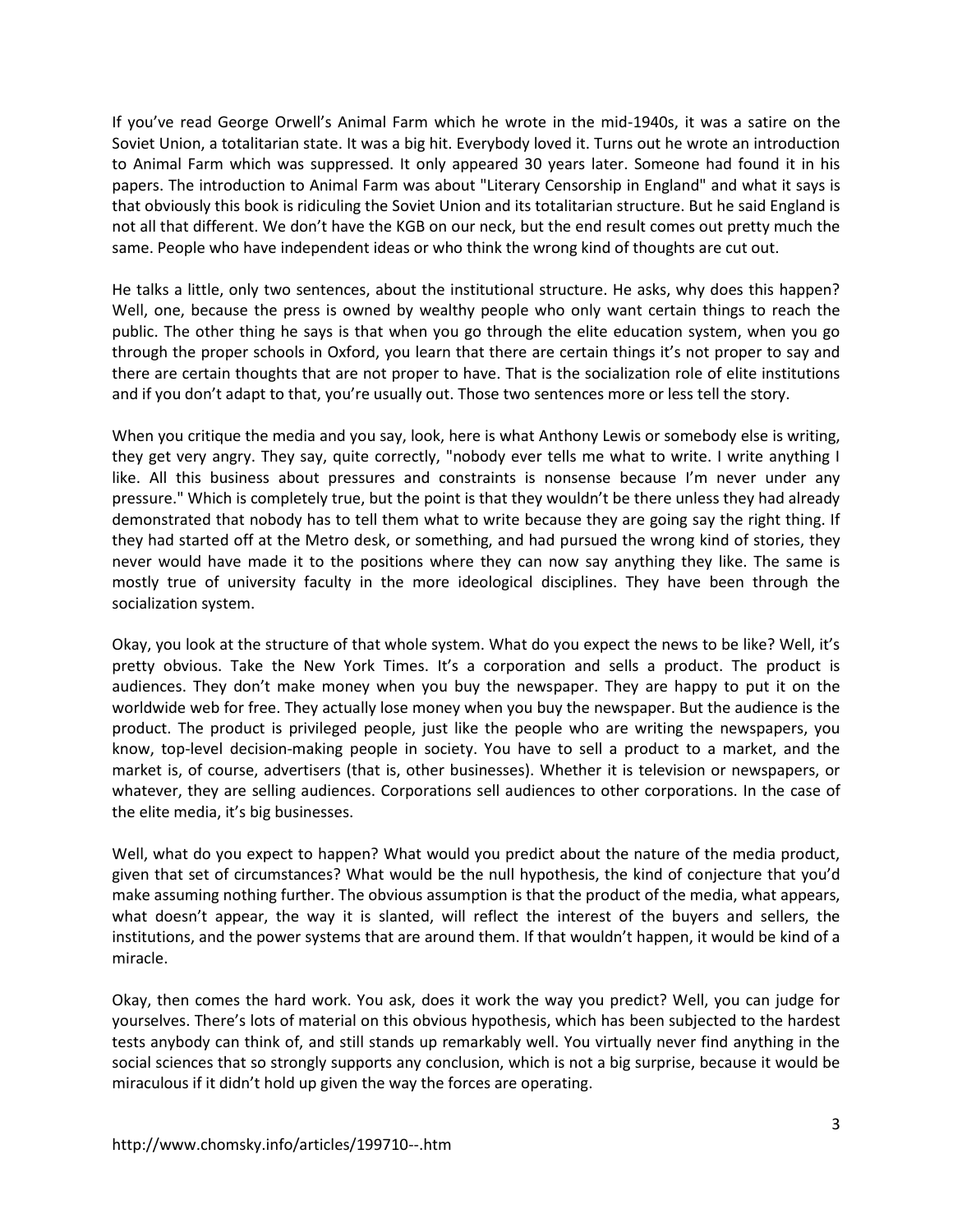The next thing you discover is that this whole topic is completely taboo. If you go to the Kennedy School of Government or Stanford, or somewhere, and you study journalism and communications or academic political science, and so on, these questions are not likely to appear. That is, the hypothesis that anyone would come across without even knowing anything that is not allowed to be expressed, and the evidence bearing on it cannot be discussed. Well, you predict that too. If you look at the institutional structure, you would say, yeah, sure, that's got to happen because why should these guys want to be exposed? Why should they allow critical analysis of what they are up to take place? The answer is, there is no reason why they should allow that and, in fact, they don't. Again, it is not purposeful censorship. It is just that you don't make it to those positions. That includes the left (what is called the left), as well as the right. Unless you have been adequately socialized and trained so that there are some thoughts you just don't have, because if you did have them, you wouldn't be there. So you have a second order of prediction which is that the first order of prediction is not allowed into the discussion.

The last thing to look at is the doctrinal framework in which this proceeds. Do people at high levels in the information system, including the media and advertising and academic political science and so on, do these people have a picture of what ought to happen when they are writing for each other (not when they are making graduation speeches)? When you make a commencement speech, it is pretty words and stuff. But when they are writing for one another, what do people say about it?

There are basically three currents to look at. One is the public relations industry, you know, the main business propaganda industry. So what are the leaders of the PR industry saying? Second place to look is at what are called public intellectuals, big thinkers, people who write the "op eds" and that sort of thing. What do they say? The people who write impressive books about the nature of democracy and that sort of business. The third thing you look at is the academic stream, particularly that part of political science which is concerned with communications and information and that stuff which has been a branch of political science for the last 70 or 80 years.

So, look at those three things and see what they say, and look at the leading figures who have written about this. They all say (I'm partly quoting), the general population is "ignorant and meddlesome outsiders." We have to keep them out of the public arena because they are too stupid and if they get involved they will just make trouble. Their job is to be "spectators," not "participants."

They are allowed to vote every once in a while, pick out one of us smart guys. But then they are supposed to go home and do something else like watch football or whatever it may be. But the "ignorant and meddlesome outsiders" have to be observers not participants. The participants are what are called the "responsible men" and, of course, the writer is always one of them. You never ask the question, why am I a "responsible man" and somebody else is in jail? The answer is pretty obvious. It's because you are obedient and subordinate to power and that other person may be independent, and so on. But you don't ask, of course. So there are the smart guys who are supposed to run the show and the rest of them are supposed to be out, and we should not succumb to (I'm quoting from an academic article) "democratic dogmatisms about men being the best judges of their own interest." They are not. They are terrible judges of their own interests so we have do it for them for their own benefit.

Actually, it is very similar to Leninism. We do things for you and we are doing it in the interest of everyone, and so on. I suspect that's part of the reason why it's been so easy historically for people to shift up and back from being, sort of enthusiastic Stalinists to being big supporters of U.S. power. People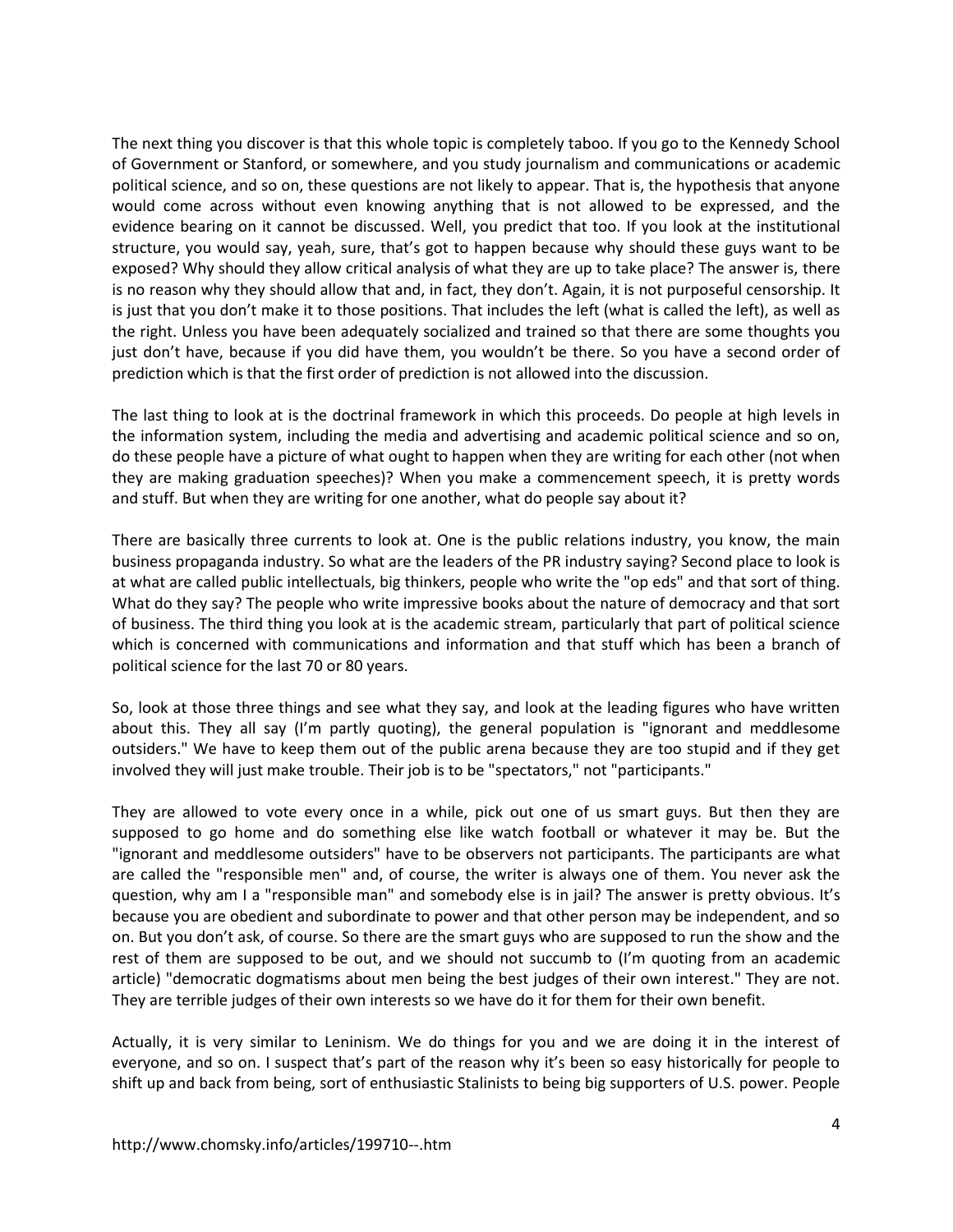switch very quickly from one position to the other, and my suspicion is that it's because basically it is the same position. You're not making much of a switch. You're just making a different estimate of where power lies. One point you think it's here, another point you think it's there. You take the same position.

@PAR SUB = How did all this evolve? It has an interesting history. A lot of it comes out of the first World War, which is a big turning point. It changed the position of the United States in the world considerably. In the 18th century the U.S. was already the richest place in the world. The quality of life, health, and longevity was not achieved by the upper classes in Britain until the early 20th century, let alone anybody else in the world. The U.S. was extraordinarily wealthy, with huge advantages, and, by the end of the 19th century, it had by far the biggest economy in the world. But it was not a big player on the world scene. U.S. power extended to the Caribbean Islands, parts of the Pacific, but not much farther.

During the first World War, the relations changed. And they changed more dramatically during the second World War. After the second World War the U.S. more or less took over the world. But after first World War there was already a change and the U.S. shifted from being a debtor to a creditor nation. It wasn't huge, like Britain, but it became a substantial actor in the world for the first time. That was one change, but there were other changes.

The first World War was the first time there was highly organized state propaganda. The British had a Ministry of Information, and they really needed it because they had to get the U.S. into the war or else they were in bad trouble. The Ministry of Information was mainly geared to sending propaganda, including huge fabrications about "Hun" atrocities, and so on. They were targeting American intellectuals on the reasonable assumption that these are the people who are most gullible and most likely to believe propaganda. They are also the ones that disseminate it through their own system. So it was mostly geared to American intellectuals and it worked very well. The British Ministry of Information documents (a lot have been released) show their goal was, as they put it, to control the thought of the entire world, a minor goal, but mainly the U.S. They didn't care much what people thought in India. This Ministry of Information was extremely successful in deluding hot shot American intellectuals into accepting British propaganda fabrications. They were very proud of that. Properly so, it saved their lives. They would have lost the first World War otherwise.

In the U.S., there was a counterpart. Woodrow Wilson was elected in 1916 on an anti-war platform. The U.S. was a very pacifist country. It has always been. People don't want to go fight foreign wars. The country was very much opposed to the first World War and Wilson was, in fact, elected on an anti-war position. "Peace without victory" was the slogan. But he was intending to go to war. So the question was, how do you get the pacifist population to become raving anti-German lunatics so they want to go kill all the Germans? That requires propaganda. So they set up the first and really only major state propaganda agency in U.S. history. The Committee on Public Information it was called (nice Orwellian title), called also the Creel Commission. The guy who ran it was named Creel. The task of this commission was to propagandize the population into a jingoist hysteria. It worked incredibly well. Within a few months there was a raving war hysteria and the U.S. was able to go to war.

A lot of people were impressed by these achievements. One person impressed, and this had some implications for the future, was Hitler. If you read Mein Kampf, he concludes, with some justification, that Germany lost the first World War because it lost the propaganda battle. They could not begin to compete with British and American propaganda which absolutely overwhelmed them. He pledges that next time around they'll have their own propaganda system, which they did during the second World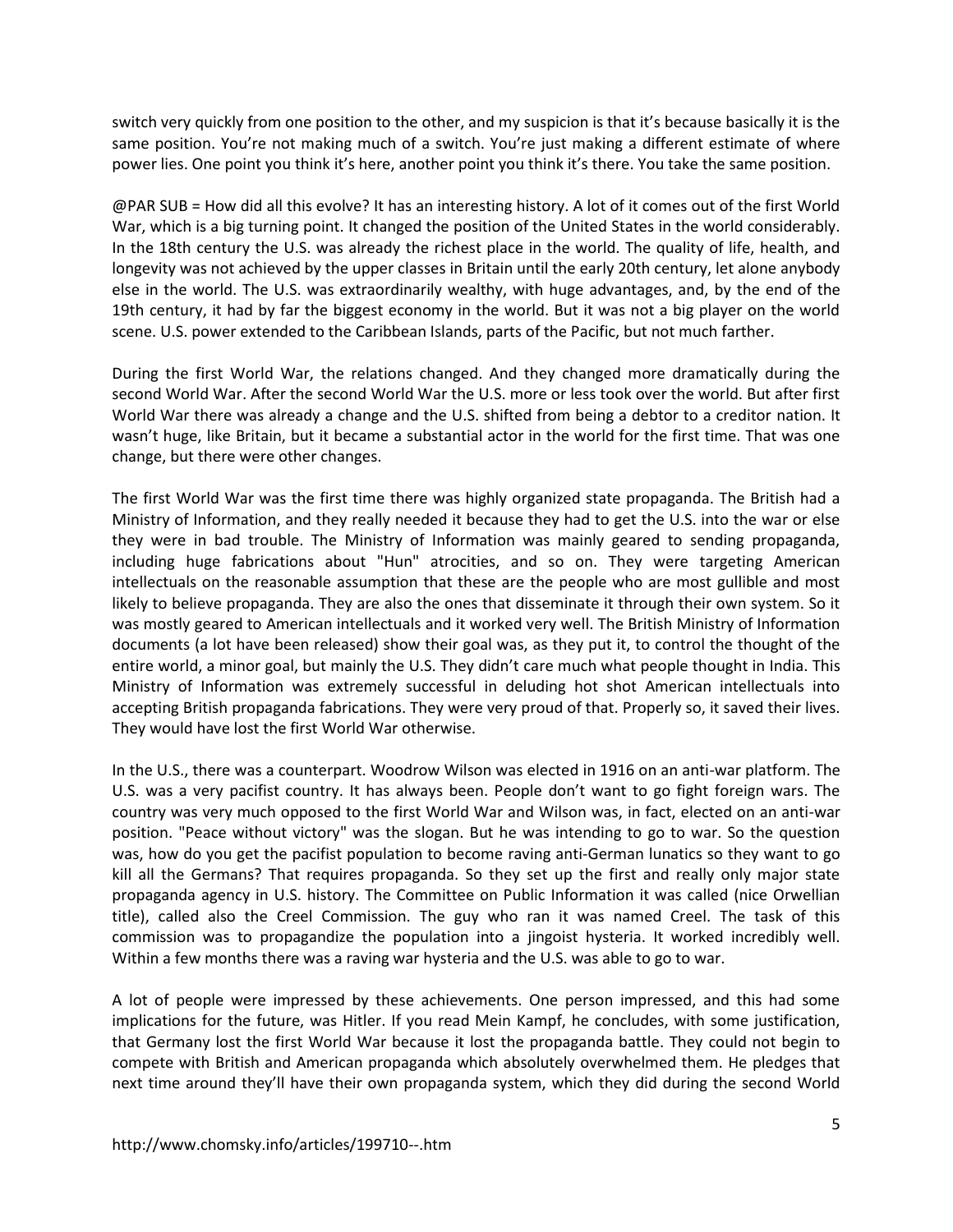War. More important for us, the American business community was also very impressed with the propaganda effort. They had a problem at that time. The country was becoming formally more democratic. A lot more people were able to vote and that sort of thing. The country was becoming wealthier and more people could participate and a lot of new immigrants were coming in, and so on.

So what do you do? It's going to be harder to run things as a private club. Therefore, obviously, you have to control what people think. There had been public relation specialists but there was never a public relations industry. There was a guy hired to make Rockefeller's image look prettier and that sort of thing. But this huge public relations industry, which is a U.S. invention and a monstrous industry, came out of the first World War. The leading figures were people in the Creel Commission. In fact, the main one, Edward Bernays, comes right out of the Creel Commission. He has a book that came out right afterwards called Propaganda. The term "propaganda," incidentally, did not have negative connotations in those days. It was during the second World War that the term became taboo because it was connected with Germany, and all those bad things. But in this period, the term propaganda just meant information or something like that. So he wrote a book called Propaganda around 1925, and it starts off by saying he is applying the lessons of the first World War. The propaganda system of the first World War and this commission that he was part of showed, he says, it is possible to "regiment the public mind every bit as much as an army regiments their bodies." These new techniques of regimentation of minds, he said, had to be used by the intelligent minorities in order to make sure that the slobs stay on the right course. We can do it now because we have these new techniques.

This is the main manual of the public relations industry. Bernays is kind of the guru. He was an authentic Roosevelt/Kennedy liberal. He also engineered the public relations effort behind the U.S.-backed coup which overthrew the democratic government of Guatemala.

His major coup, the one that really propelled him into fame in the late 1920s, was getting women to smoke. Women didn't smoke in those days and he ran huge campaigns for Chesterfield. You know all the techniques—models and movie stars with cigarettes coming out of their mouths and that kind of thing. He got enormous praise for that. So he became a leading figure of the industry, and his book was the real manual.

Another member of the Creel Commission was Walter Lippmann, the most respected figure in American journalism for about half a century (I mean serious American journalism, serious think pieces). He also wrote what are called progressive essays on democracy, regarded as progressive back in the 1920s. He was, again, applying the lessons of the work on propaganda very explicitly. He says there is a new art in democracy called manufacture of consent. That is his phrase. Edward Herman and I borrowed it for our book, but it comes from Lippmann. So, he says, there is this new art in the method of democracy, "manufacture of consent." By manufacturing consent, you can overcome the fact that formally a lot of people have the right to vote. We can make it irrelevant because we can manufacture consent and make sure that their choices and attitudes will be structured in such a way that they will always do what we tell them, even if they have a formal way to participate. So we'll have a real democracy. It will work properly. That's applying the lessons of the propaganda agency.

Academic social science and political science comes out of the same thing. The founder of what's called communications and academic political science is Harold Glasswell. His main achievement was a book, a study of propaganda. He says, very frankly, the things I was quoting before—those things about not succumbing to democratic dogmatism, that comes from academic political science (Lasswell and others).